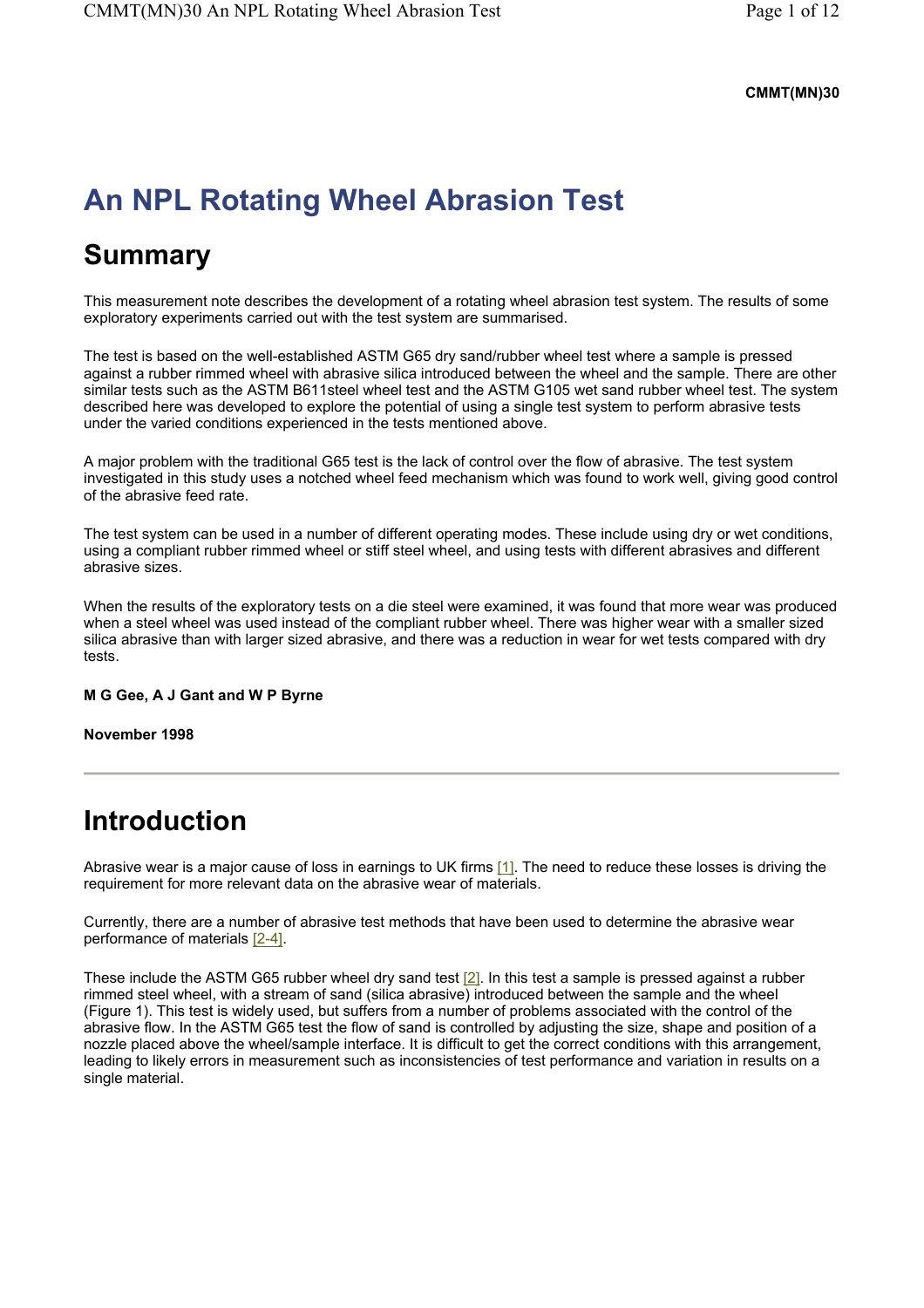

#### **Figure 1, Schematic diagram of original ASTM G65 test system**

A number of different groups have looked at better methods for supplying abrasive to the wear interface [5-7]. These are the use of a vibrating feed, a screw auger feed, and a notched cylinder feed mechanism.

Other similar abrasion tests are also in industrial use. These are the ASTM B611 test using a steel wheel and a wet slurry of abrasive [3], and the ASTM G105 test using a rubber rimmed steel wheel and a wet abrasive slurry [4].

This measurement note describes the development of a rotating wheel abrasion test system and describes the results of some exploratory experiments. The possibility of using the system as a flexible basis for evaluating other types of rotating wheel test has also been examined.

The test can be used by industry to simulate the wear of components which are subject to wear from a stream of abrasives. These include applications such as materials handling, raw materials processing, mining (for abrasive rock), and components for pipelines and machinery where abrasion is encountered (eg North Sea oil industry).

The particular advantage of the type of test system described in this measurement note is its adaptability. By changing the test parameters such as the resilience of the test wheel, type of abrasive, load and speed conditions, and whether tests are conducted wet or dry or, a wide range of different conditions can be generated which are relevant to many different industrial applications

# **Description Of Test System**

The modified test system is shown in Figure 2. The major changes that have been made to the original ASTM G65 test system are:

- $\bullet$  the use of a horizontal sample instead of a vertical sample
- $\bullet$  the use of a fluid feed
- $\bullet$  the use of a notched wheel abrasive feed mechanism
- $\bullet$  the use of both steel and rubber wheels.

By positioning the sample horizontally, the abrasive can be deposited onto the test wheel in a well controlled way by the feed chute.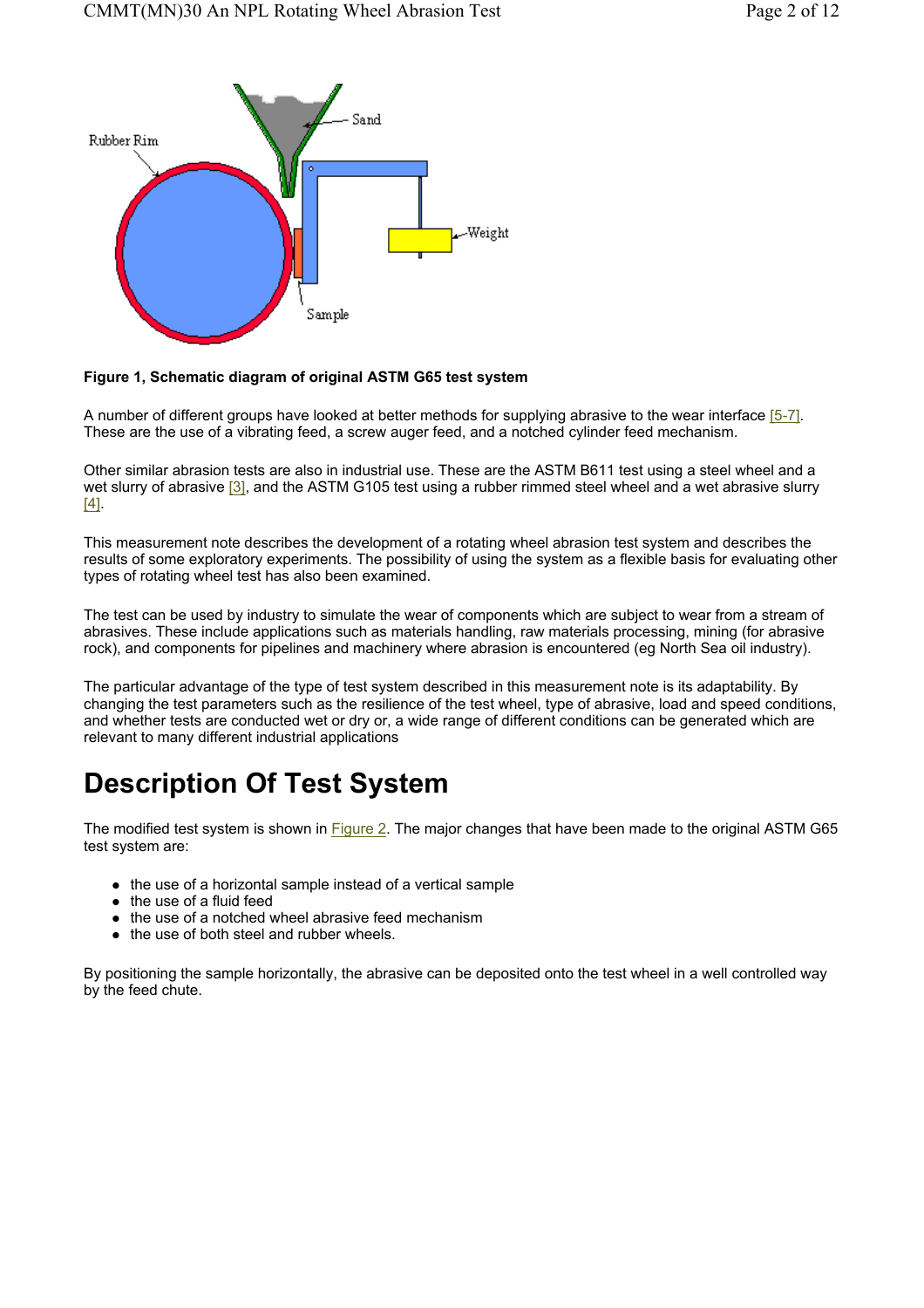

**Figure 2, Schematic diagram of modified test system** 

The notched wheel gives a well controlled feed rate where the speed of the wheel controls the abrasive feed rate (Figure 3) [5]. At low notched wheel speeds, the feed rate increases sharply with wheel speed, with a lower increase in feed rate at higher wheel speeds.



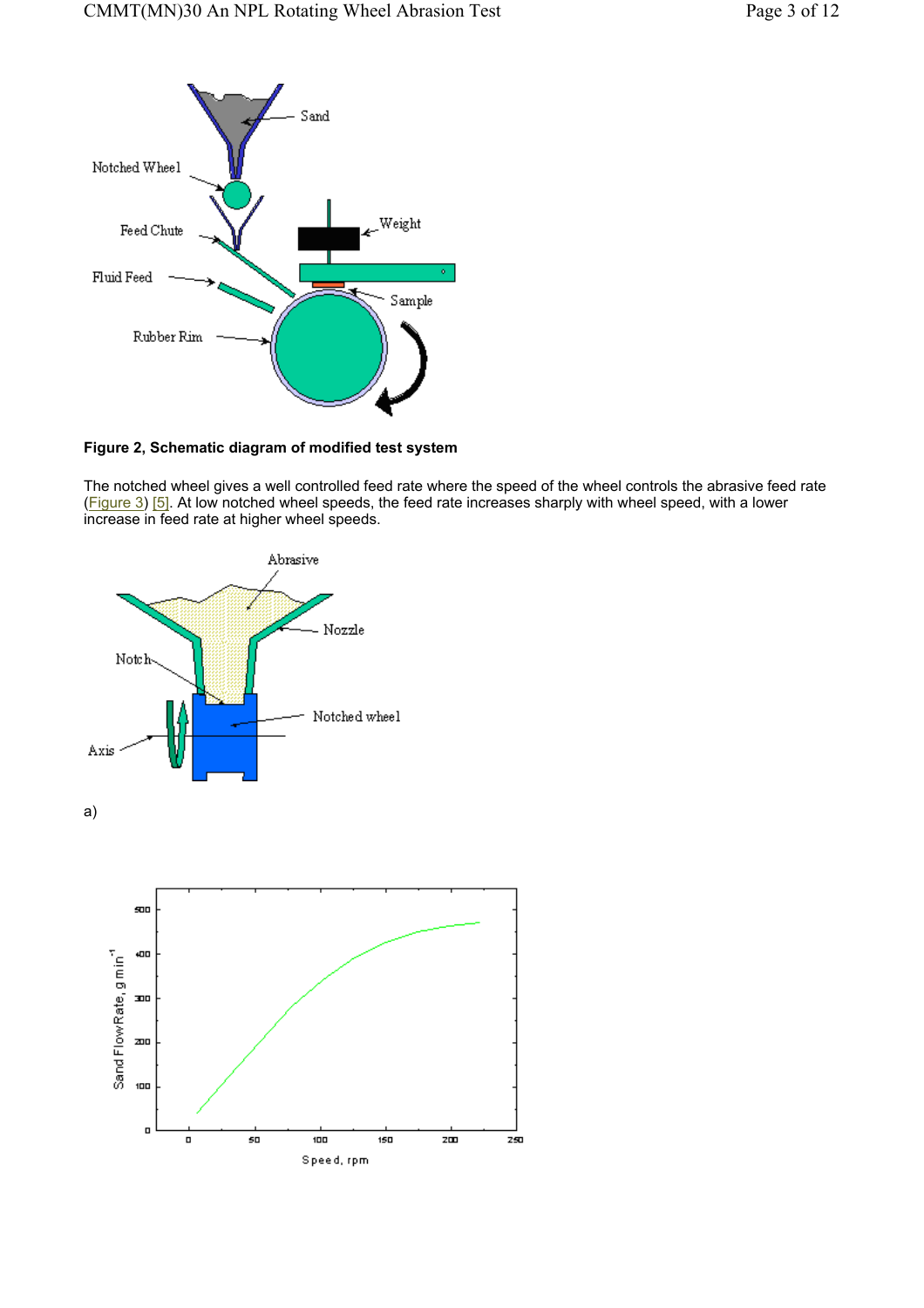#### b)

#### **Figure 3, a) Cross section through edge of notched wheel, b) variation in flow rate with notched wheel motor setting**

The introduction of a fluid feed to the test system enables tests to be performed under wet conditions.

After some experimentation, the fluid feed nozzle was placed close to the test wheel behind the abrasive feed chute. This position was chosen to ensure that fluid from the nozzle was placed directly onto the wheel without the formation of any spray. It was found that when the nozzle was placed further away from the wheel, splashing occurred which wetted parts of the test system away from the wear interface such as the abrasive feed nozzle. A sludge of abrasive then built up on the nozzle under these conditions blocking the feed of abrasive. Positioning the nozzle so that the fluid comes into direct contact with the test wheel eliminated this problem. In practice it was found that excellent control of the fluid flow rate was obtained with the peristaltic pump that was used.

The use of a continuous fluid supply also eliminates the need for a fluid trough (used in tests ASTM B611 and ASTM G105).

The test system was designed for use with both rubber rimmed test wheels (prepared with a Rubber Hardness of Durometer A-60 as specified in the ASTM G65 test procedure), and mild steel test wheels.

A steel wheel gives a stiff support to the test abrasive which means that most of the test load is carried by a few of the largest abrasive grains and only a small degree of load sharing occurs. The rubber wheel is more compliant and abrasive sinks into the rubber. The applied load is then shared between most of the abrasive particles.

# **Exploratory Test Results**

A series of tests were carried out on a D2 die steel with an average hardness of 745 HV30 (test conditions are given in the captions for figures which describe the results). The tests were all carried out with a wheel speed of 74 rpm (peripheral speed of 0.79 ms<sup>-1</sup>). The abrasive flow rate was kept constant at 150 g min<sup>-1</sup>.

The test matrix was designed to evaluate the effect of:

- $\bullet$  performing tests wet or dry
- $\bullet$  two different sizes of abrasive
- $\bullet$  two different abrasives, alumina and silica
- $\bullet$  test duration
- applied load.

A wear scar was formed on the sample after the test. The mass of the sample was measured before and after every test, with the volume of wear calculated from the mass loss of the sample and the density of the sample.

As the duration of the test increases the volume of wear increased (Figure 4). There was also an increase in wear volume with increased test load (Figure 5). When a wear rate was calculated from the values of wear volume, there was initially a higher wear rate which reduced to a relatively constant rate after the first few minutes (Figure 6).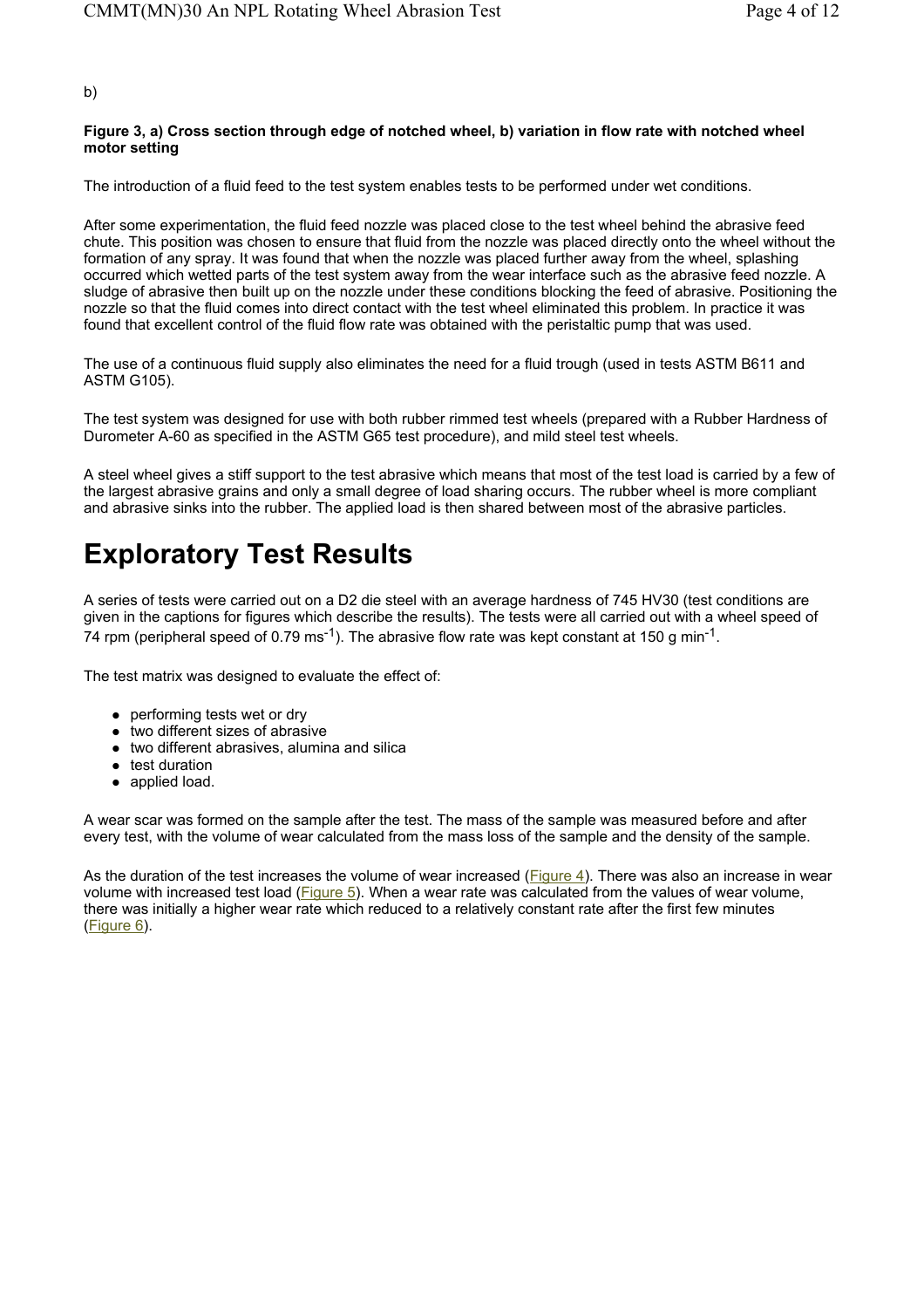

**Figure 4, Variation in wear volume with test load and duration for tests carried out using rubber wheel and dry conditions** 



**Figure 5, Variation in wear volume with test load for tests carried out using rubber wheel and dry conditions for a duration of 4800 s**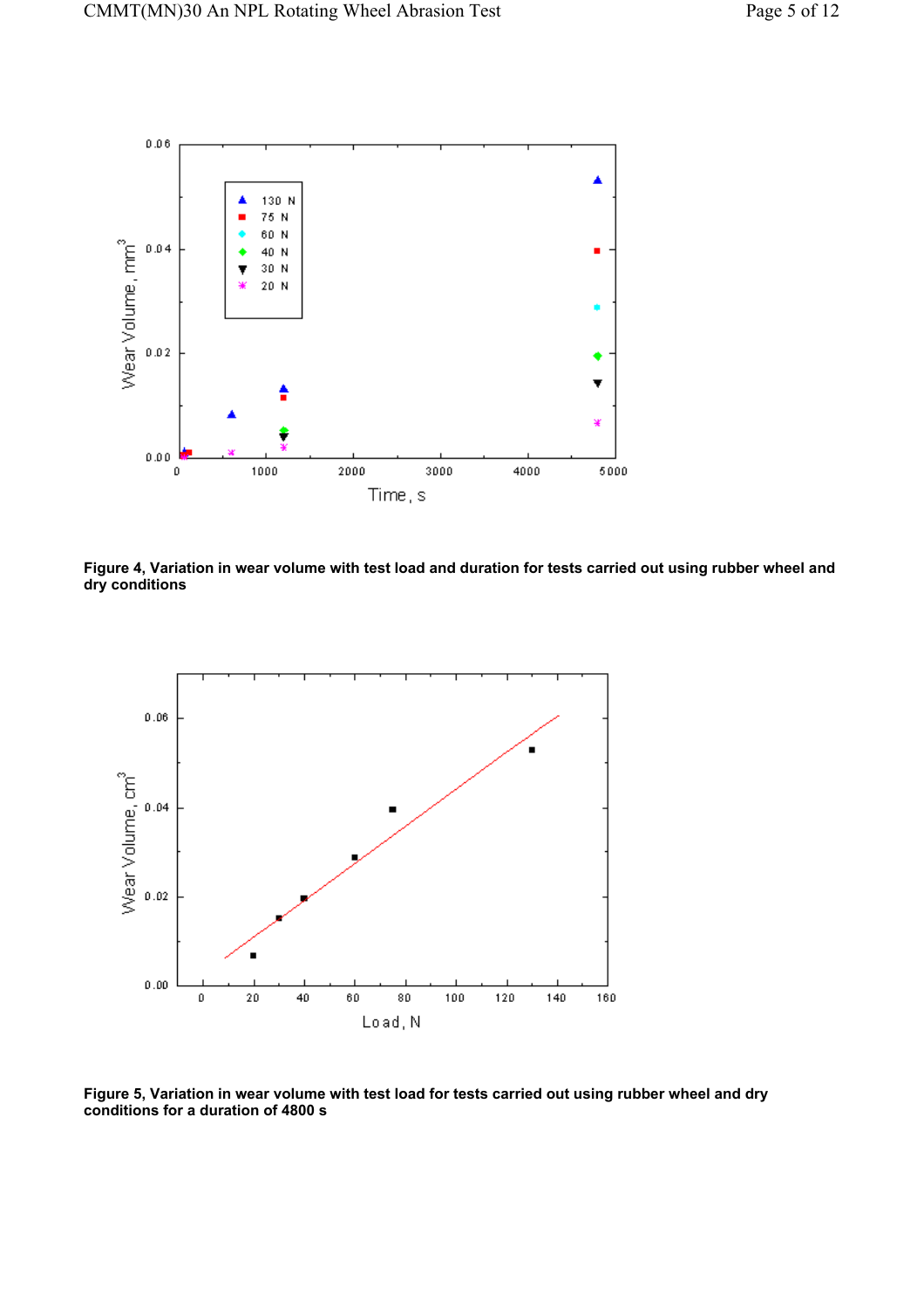

**Figure 6, Variation in wear rate with time for two loads carried out using rubber wheel and dry conditions.** 

It can also be seen from Figure 6 that the wear rate at 130 N was higher than for 20 N. A normalised wear rate can be calculated as

$$
k = \frac{V}{Nt}
$$

where k is the normalised wear rate, V is the wear volume, t is the duration, and N is the applied load. The normalised wear rate for the tests carried out at 130 N (8.49 x 10<sup>-8</sup> cm<sup>3</sup> N<sup>-1</sup> s<sup>-1</sup>; tested for 4800 s) is close to the value for the tests carried out at 20 N (6.96 x 10<sup>-8</sup> cm<sup>3</sup> N<sup>-1</sup> s<sup>-1</sup>; tested for 4800 s).

The wear volume that was produced in tests with a rubber rimmed wheel was much lower than in tests where a steel wheel was used (**Figure 7**). There was also a smaller reduction in wear when tests were run wet.



**Figure 7, Variation in wear volume for wheel material in tests** 

There was a reduction of wear as the size of the abrasive was increased for silica abrasive ( $Figure 8$ ). There was also an increase in wear volume when the abrasive was changed from silica to alumina. The reduction in wear when a rubber rimmed test wheel was used compared to the steel wheel is also shown in this figure, and is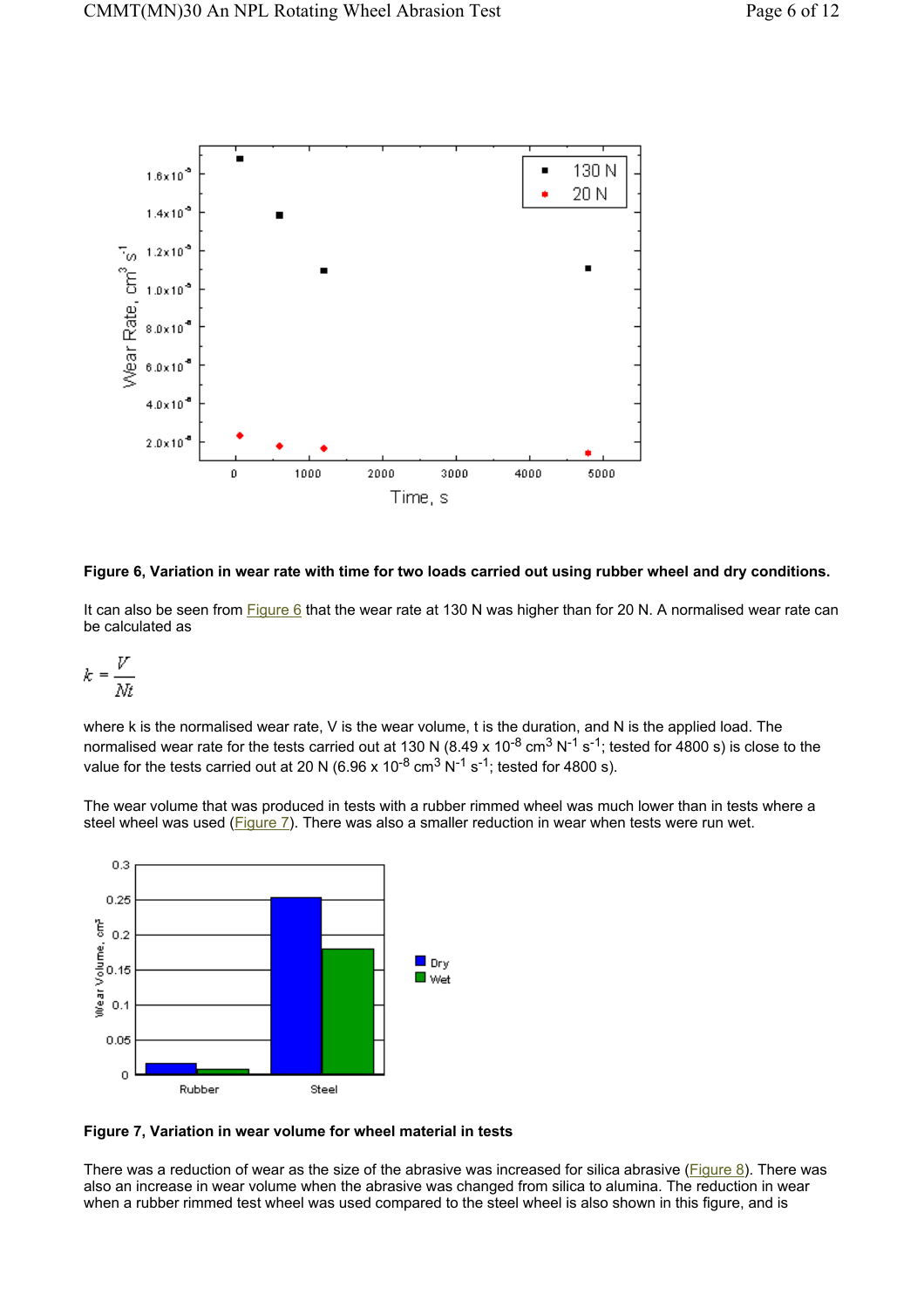particularly marked for the tests carried out with 600  $\mu$ m silica sand.



#### **Figure 8, Variation in wear volume with type of abrasive**

The variation in wear rate with test duration was also examined by carrying out an interrupted test where the test was stopped at preset times, weighed, and wear rate calculated. The initial wear rate calculated for the first minute of testing was high, but this reduced to a lower level which remained nearly constant for the remainder of the test (Figure 9). However, the wear rate measured during the interrupted tests was always higher than those recorded in continuous tests of equivalent total duration.



**Figure 9, Variation in wear rate with time for interrupted test carried out using rubber wheel test under dry conditions and test load of 75 N.** 

# **Microstructural Examination**

The worn surfaces were examined by optical microscopy and at high magnification by high resolution scanning electron microscopy. Typical wear scars are shown in Figure 10. Wear scars were much shallower for the rubber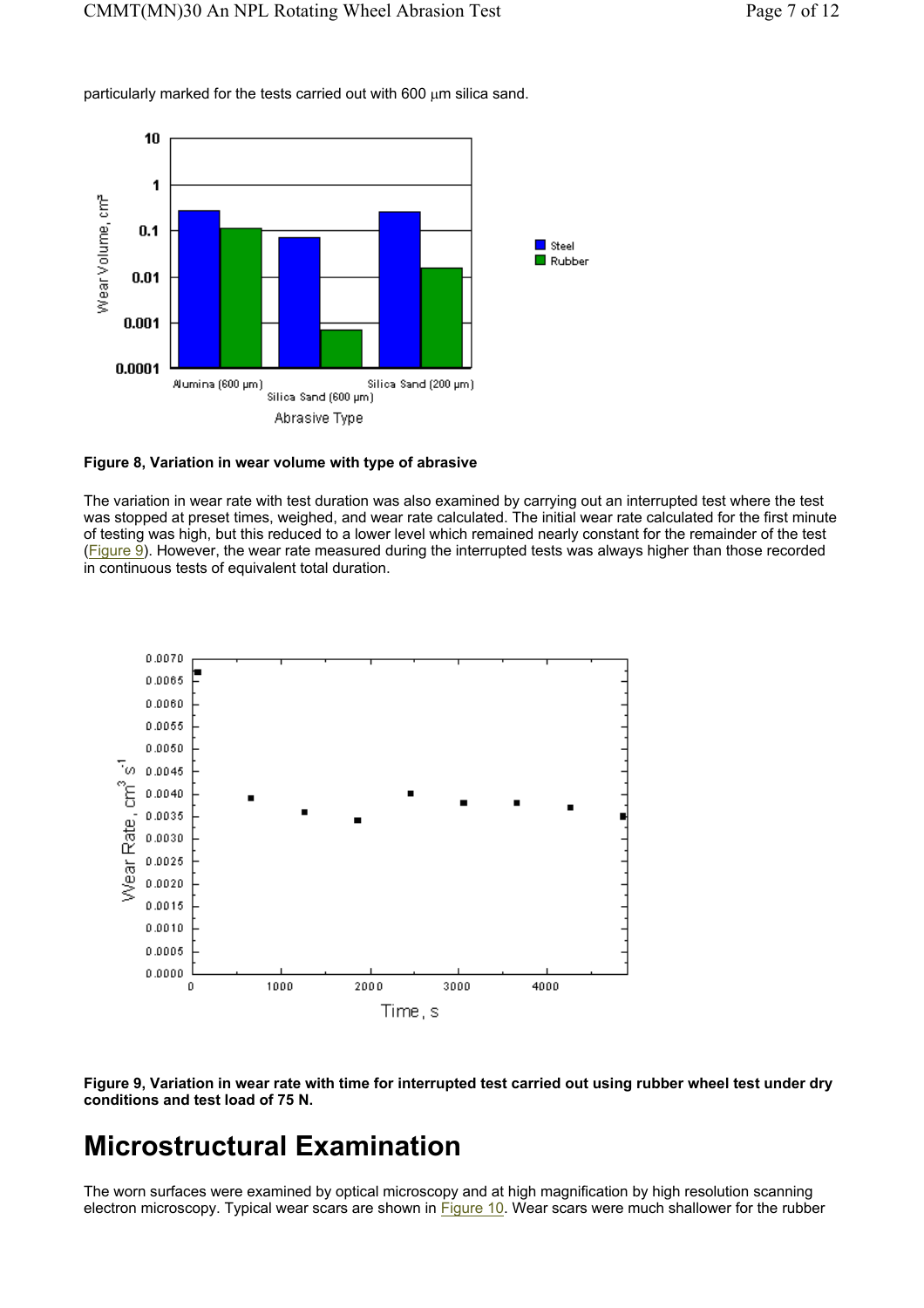wheel tests than the steel wheel tests because of the high compliance of the wheel which causes the wheel rim to deform when it comes into contact with the test sample. By contrast, the wear scars were deeper for the steel wheels because the steel wheel only deformed a small amount when brought into contact with the sample.

This difference is due to the fact that in steel wheel tests the wear scar is initially quite small but increases in size as the test proceeds (the depth of the scar increases in line with increase of the length because its shape conforms to that of the steel wheel).



a)



b)

#### **Figure 10, Overall views of wear scars for a) steel wheel, b) rubber wheel**

For the rubber wheeled tests, the scar length grows very quickly on initial contact as the rubber wheel deforms, but then increases more slowly as the test progresses; however, the depth of scar increases more or less linearly with test time.

Examination of the worn samples was carried out with a high resolution field emission scanning electron microscope. The worn surfaces are contrasted with the appearance of the original surface of the test sample which had a ground finish (Figures  $11$ ,  $12$  and  $13$ ).



**Figure 11, Original ground finish of sample**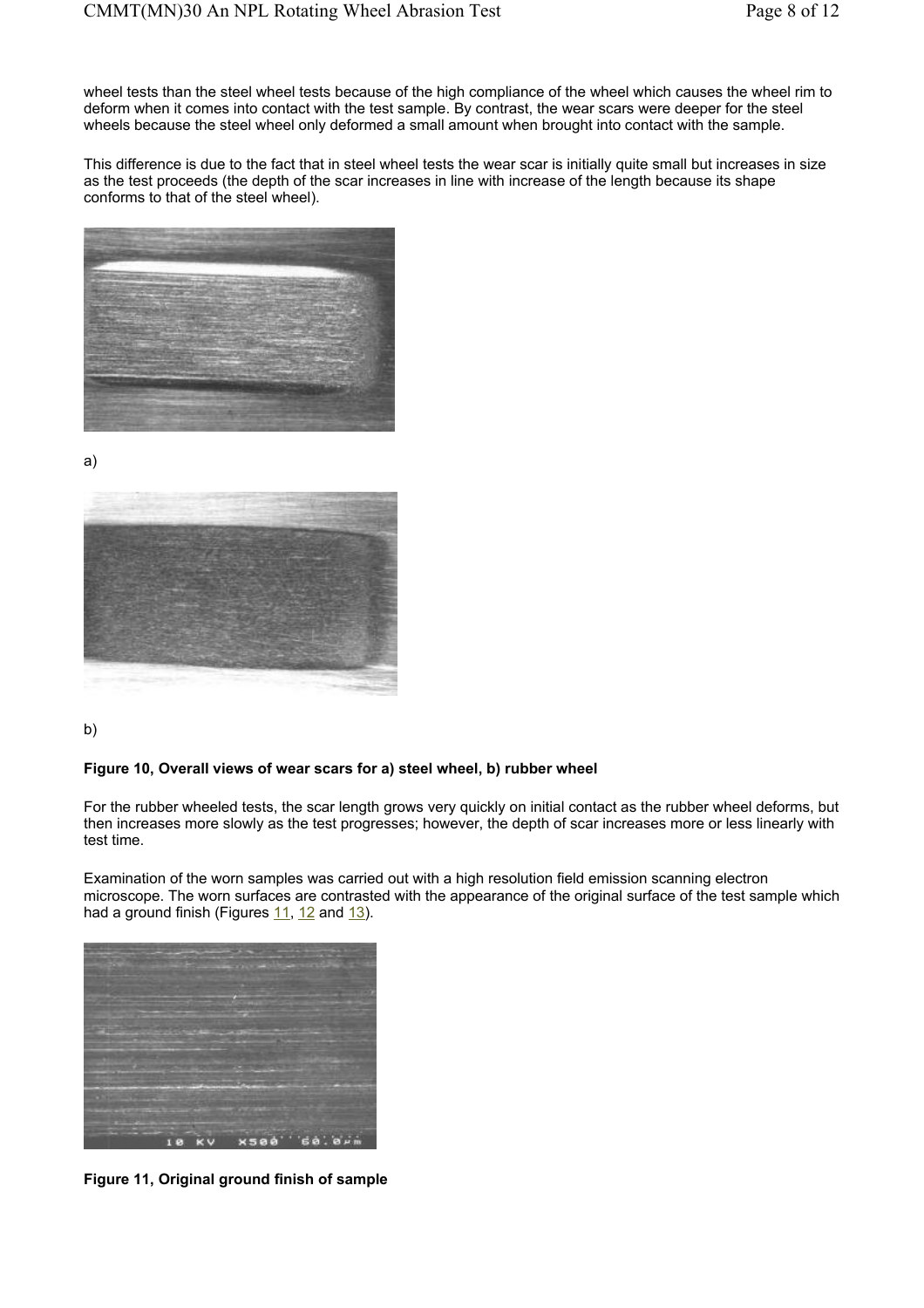The samples tested with the rubber wheel showed a relatively smooth surface which was marked with a number of scratches (Figure 12). The majority of the scratches were aligned with the direction of wheel motion, but a significant number of scratches were at angles up to 20-30 degrees from this direction.

The surfaces worn by the steel wheel were more complex. The wear surfaces were often covered with wide grooves about 1 mm wide (Figure 13). Examination at higher magnification showed a highly deformed surface with some obvious scratching. There is also evidence for fracture of carbide particles at the wear surface of the steel sample.

There did not seem to be much difference in the appearance of surfaces worn by the alumina or the silica abrasive. The use of a rubber wheel or a steel wheel appears to be a more important factor.

No consistent difference was observed between the wear surfaces tested under dry or wet conditions.



a)



b)

**Figure 12, Worn surface of sample tested with rubber wheel** 

### **Discussion**

The steel wheel tests consistently gave higher wear than for rubber wheel tests carried out under otherwise equivalent conditions. Examination of the worn surfaces shows that the steel wheel produced more severe abrasion damage. This is likely to be due to the individual abrasive particles in contact with the test-piece more highly loaded than those on a compliant rubber surface.

The higher wear occuring with the alumina abrasive compared with the same size silica abrasive is expected to be due to the higher hardness of the alumina abrasive relative to the silica abrasive.

It is perhaps more surprising that more wear occurred with the smaller size silica abrasive than the larger abrasive.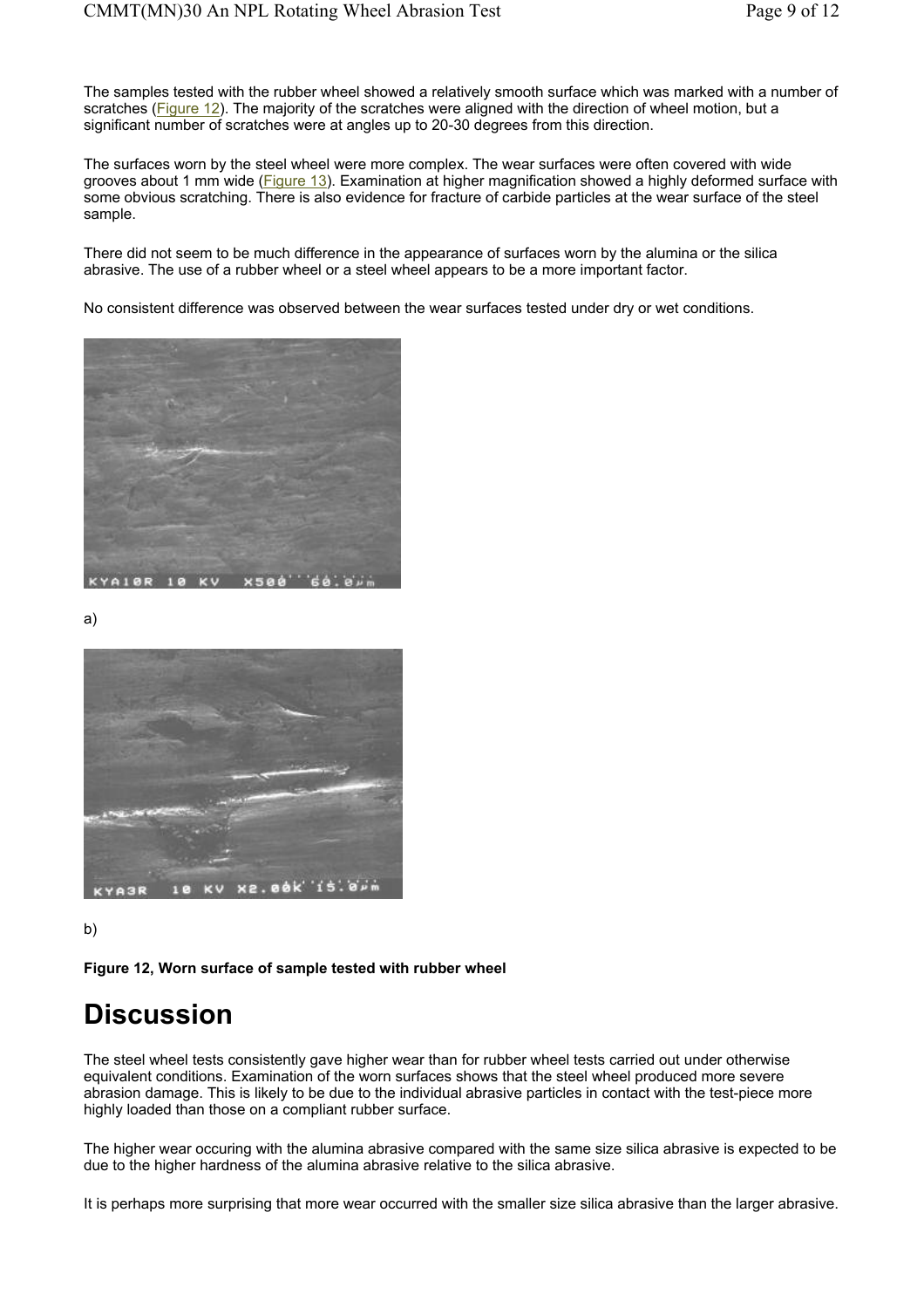However, this may be caused by the increased packing density of the smaller sized abrasive on the test wheel compared with the larger abrasive.

There is a reduction in wear for tests carried out wet compared to tests carried out dry. The reason for this is not completely clear, but factors which may contribute are the cooling of the abrasive contacts by the water and consequent reduction in temperature at the wear surface, the lubricating effect of the water, and possible changes in the dynamics of motion of the abrasive particles in the presence of water compared to air. However, although the cooling effect may contribute, it is not felt to be too important as the temperature of the wheel did not rise that sharply during tests. The possibility was also considered that the water washed away some of the abrasive, but measurements of the wheel abrasive loading showed that this was unlikely.



a)



b)

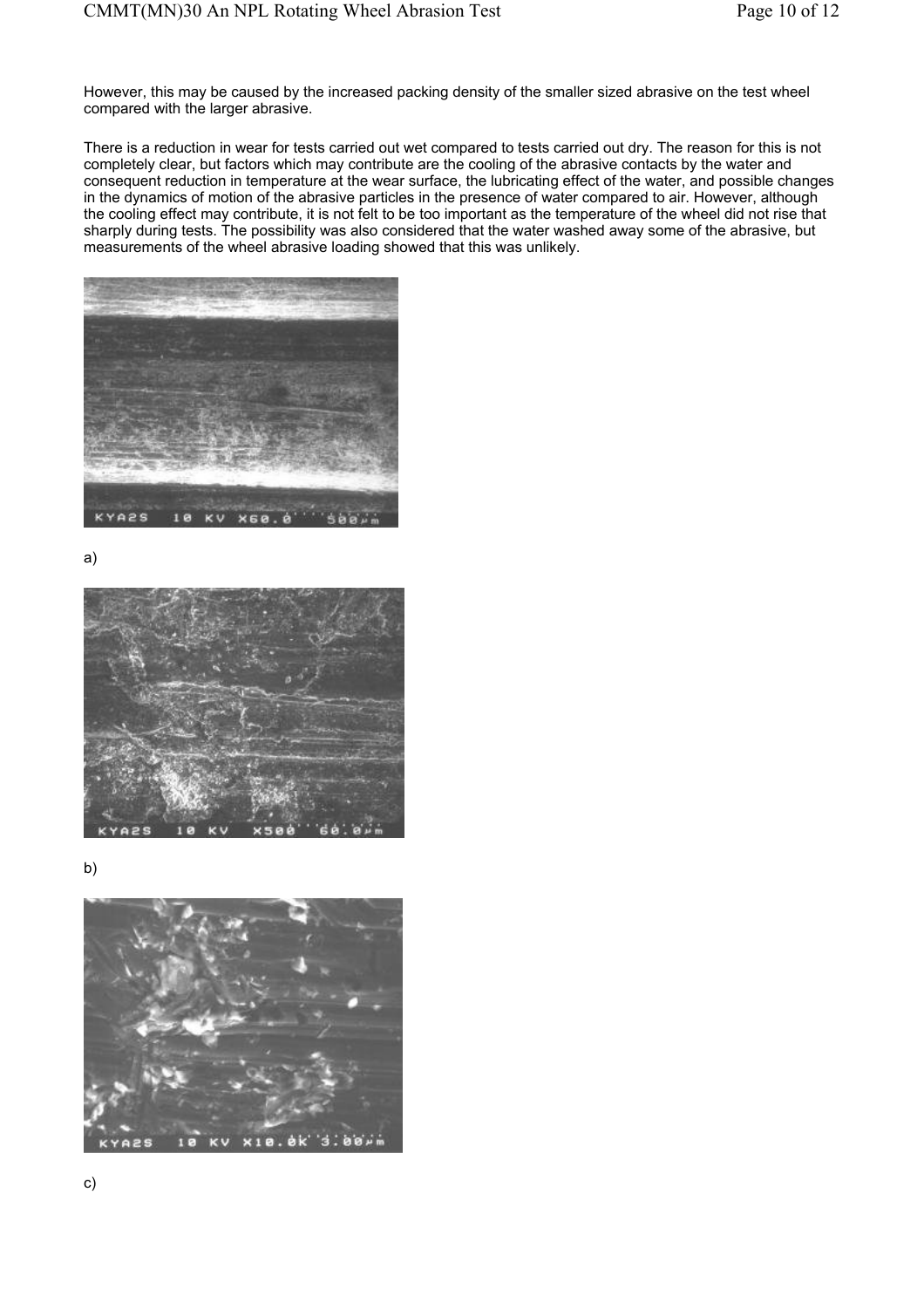#### **Figure 13, Wear surface of sample tested with steel wheel**

# **Conclusions**

The rotating wheel abrasive test system described in this measurement note is a versatile test system which can be used in a number of different operating modes. Operating modes which have been explored in this measurement note are:

- $\bullet$  tests under dry or wet conditions
- $\bullet$  tests using compliant rubber rimmed wheel or stiff steel wheel
- $\bullet$  tests with different abrasives and different abrasive sizes.

The notched wheel feed mechanism works well, giving good control of abrasive feed rate.

When the results of the exploratory tests on a die steel were examined, it was found that more wear was produced when a steel wheel was used instead of the compliant rubber wheel. There was higher wear with a smaller sized silica abrasive than with larger sized abrasive, and there was a reduction in wear for wet tests compared to dry tests.

# **Acknowledgements**

The authors would like to acknowledge the support of DTI for this work through the Materials Measurement Programme on the Characterisation and Performance of Advanced Materials.

# **References:**

- 1. M G Gee and S Owen-Jones, Wear Testing Methods and Their Relevance to Industrial Wear Problems, NPL Report CMMT (A)92, December 1997
- 2. ASTM G65-94, Standard test for measuring abrasion using the dry sand/rubber wheel apparatus, 1996 Annual Book of ASTM Standards, Volume 03.02, ASTM
- 3. J Ellis and B M Armstrong, Evaluation of Wear Resistant Materials for Use in Materials Handling Systems, Report Number SL/CS/P/13/90/O, British Steel Technical, Swinden Laboratories
- 4. D Stephenson, Modelling low stress abrasive wear, Wear, 213(1997)103-111
- 5. A N J Stephenson and I M Hutchings, Development of the dry sand / rubber wheel abrasion test, Wear, 195 (1996)232-240
- 6. ASTM B611-91, Test Method for Abrasive Wear Resistance of Cemented Carbides, 1996 Annual Book of ASTM Standards, Volume 02.05, ASTM
- 7. ASTM G105-89, Standard test method for conducting wet sand/rubber wheel abrasion tests, 1996 Annual Book of ASTM Standards, Volume 03.02, ASTM

#### **For further information contact:**

M Gee

Centre for Materials Measurement and Technology Tel: 020 8943 6374 (MG) Tel: 020 8943 6802 (AJG) Fax: 020 8943 2989 (MG) Email: Mark.Gee@npl.co.uk **Link to Expert** 

Experts

National Physical Laboratory Queens Road **Teddington** Middlesex United Kingdom